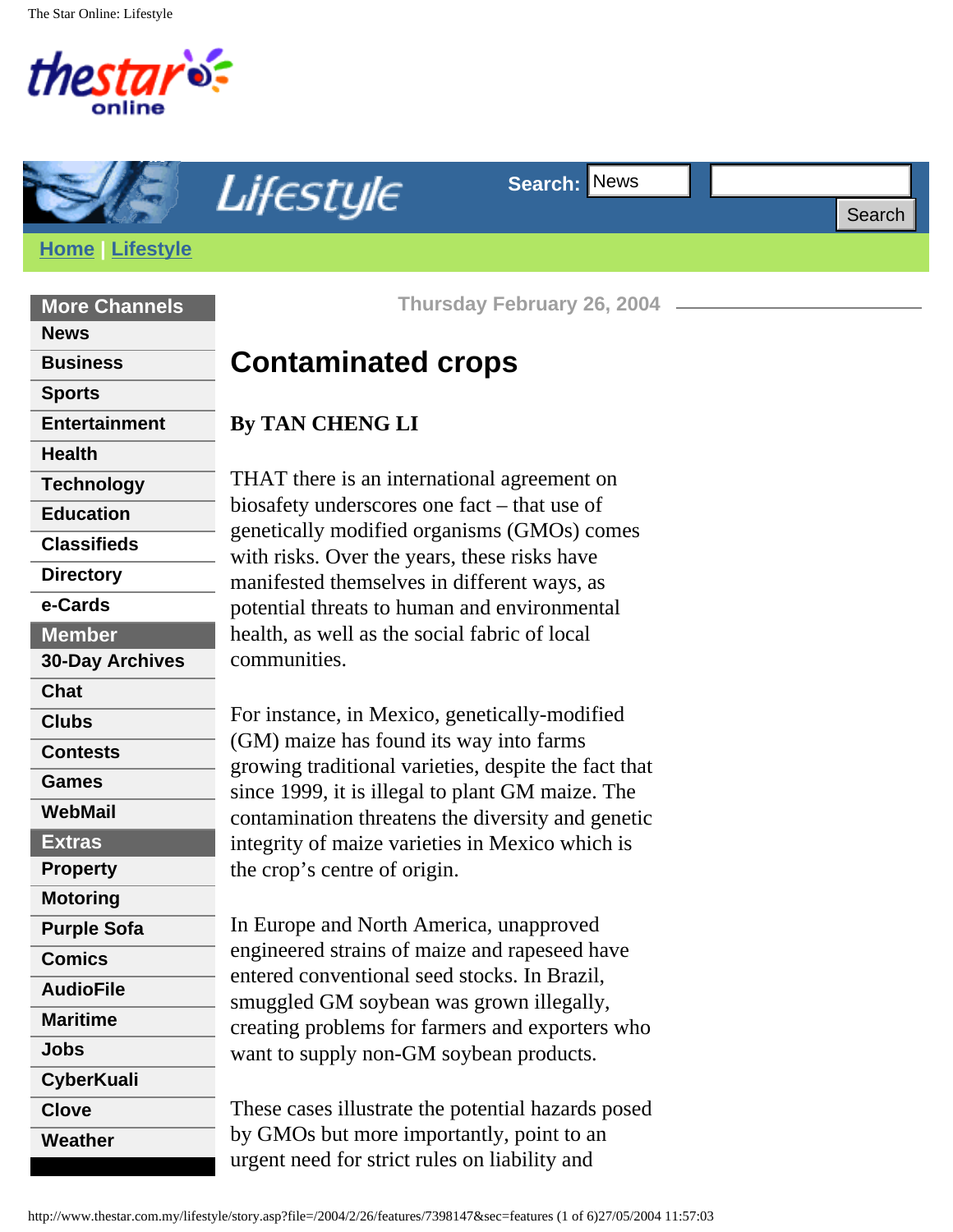The Star Online: Lifestyle

| <b>Specials</b>          |
|--------------------------|
| <b>Online exclusives</b> |
| <b>Columnists</b>        |
| <b>Millennium</b>        |
| <b>Markers</b>           |
| <b>Penang Story</b>      |
| <b>Honours lists</b>     |

redress for damage resulting from transboundary movements of Living Modified Organisms (LMOs).

This issue is a major focus of the ongoing First Meeting of Parties to the recently-enforced Cartagena Protocol on Biosafety (MOP1).

The Protocol aims to protect biological diversity from potential risks posed by GMOs or LMOs, resulting from modern biotechnology.

During MOP1, parties have to initiate the process of developing an international regime on liability and redress, and complete it by 2008. Towards this end, MOP1 is expected to outline the scope of work for an expert group to elaborate on various options for the international regime.

This appears to be a simple enough task but with some parties against having a strict regime, the issue has generated heated debate. The main opposers to an international regime are producers and exporters of GMOs, according to Lim Li Lin, a researcher at Third World Network, a coalition of groups working on development issues.

"They argue that national product liability laws are sufficient for dealing with the hazards of GMOs. On the other hand, most developing countries say there can be no effective regulation of GMOs without a specific international regime which places the responsibility squarely on the shoulders of those who produced, released and exported the GMOs," she says.

Juan Lopez of Friends of the Earth International says any biotech corporation or entity releasing GMOs into the environment should be liable for any damage to the environment, human health or livelihoods of citizens and farmers.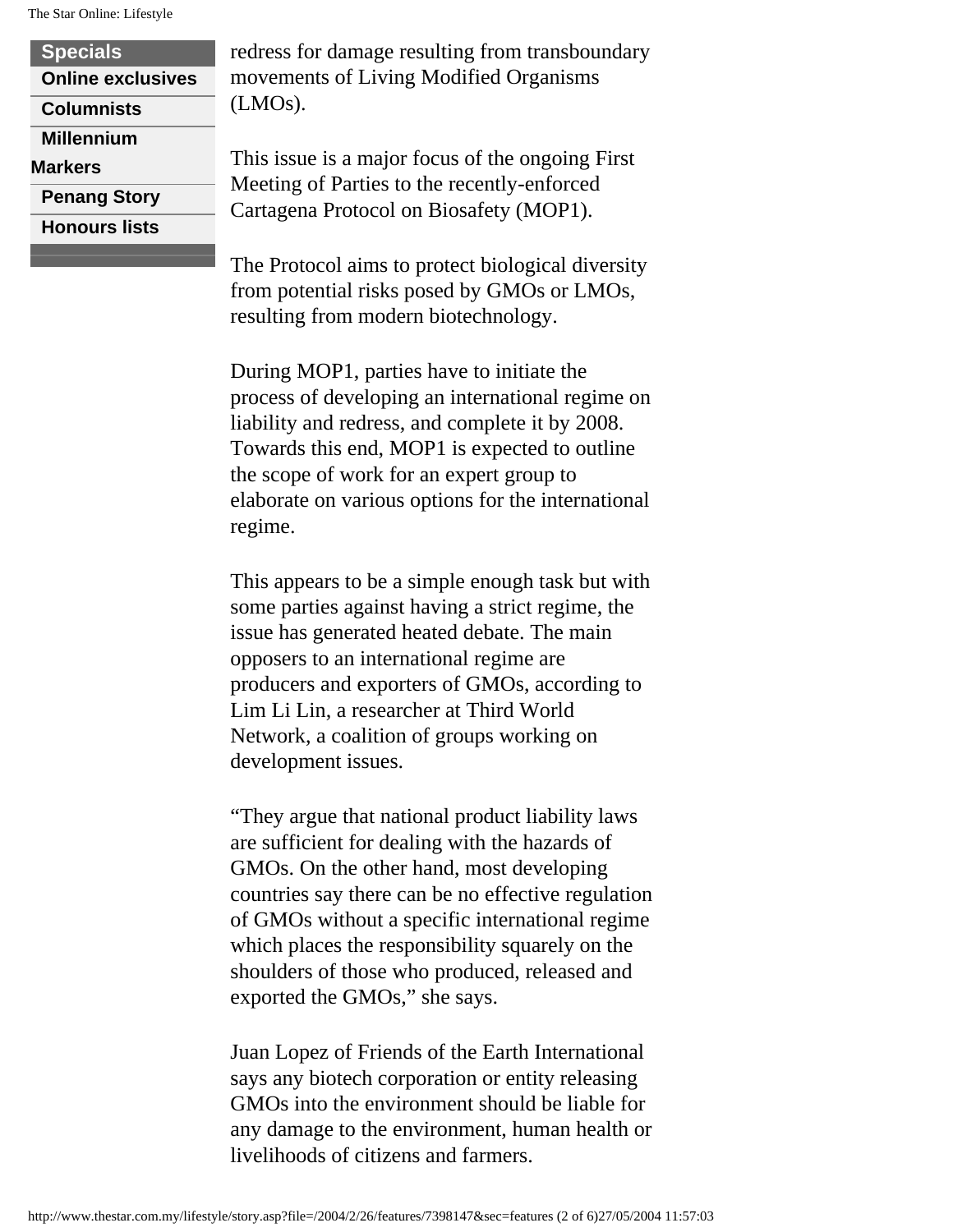He says the Protocol should reflect the reality of what is happening today. "The threat of damage from GMOs is real and an international regime is urgently necessary because contamination knows no boundaries. Damage derived from the cultivation of GM crops is already occurring today. Farmers' livelihoods are already affected due to contamination by GM crops."

He argues that international rules are needed as existing legal systems for liability and redress are inadequate to tackle the problems which the introduction of GM crops has triggered.

The concern is that LMOs or GMOs are living organisms which when released into the environment, can multiply. They can spread their genes to traditional varieties of crops and wild relatives. And there is no way to clean up that contamination. Starlink, a variety of maize not approved for human consumption in the United States, contaminated food products and maize seeds three years ago. It is still found in 1% of maize samples tested by the US government.

#### **Ironing out the details**

Details of the liability and redress regime are now up for negotiations. Outstanding matters include who is to be made liable (the exporter or the state) and to whom is liability owed. There are also questions on the type of damage, the threshold of damage and who has the right to bring claims.

Groups are also pushing for absolute liability which will hold the exporter responsible for the full consequences of their action to trade GMOs internationally.

"Because we don't know the extent of damage, following the precautionary principle, we should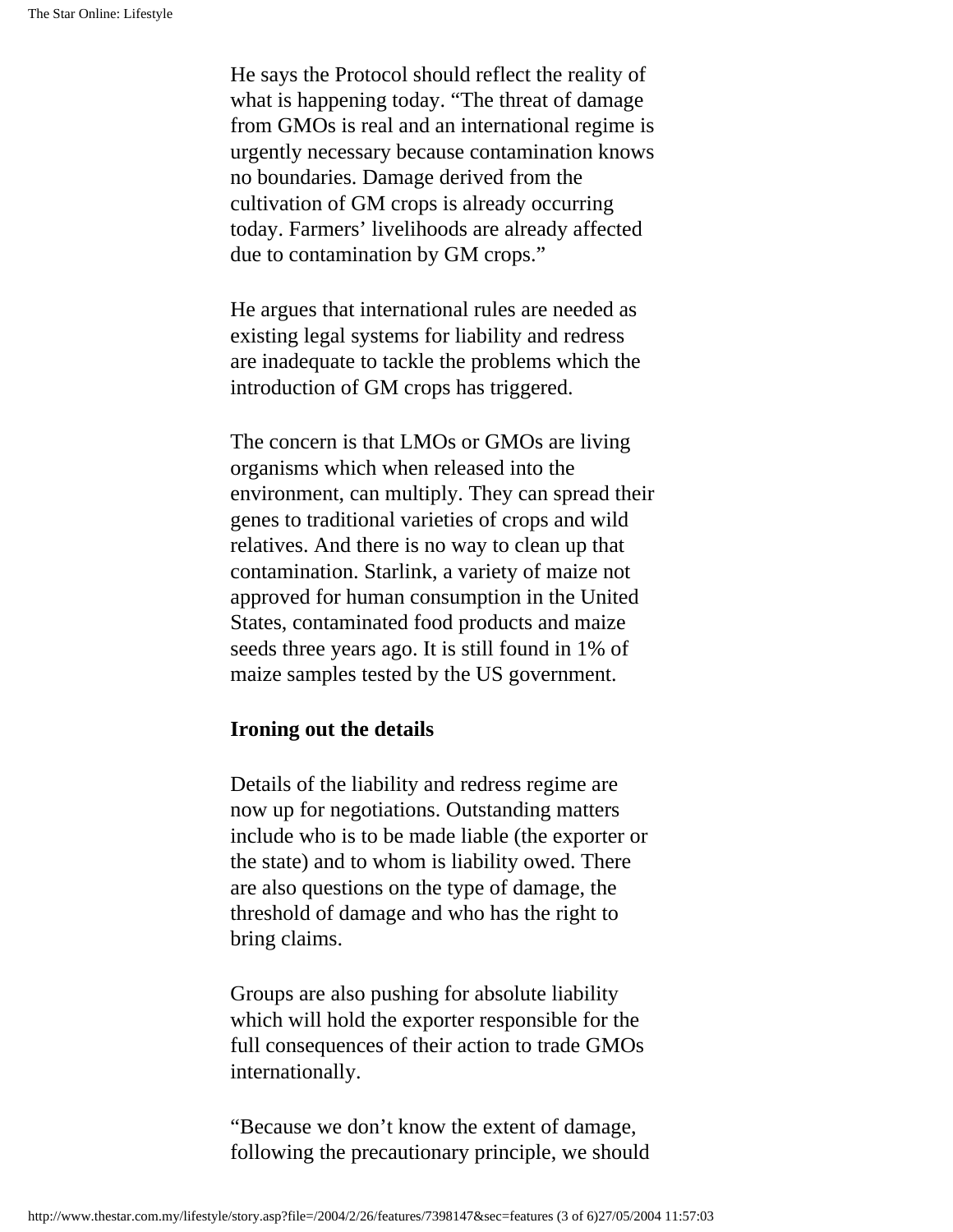follow strict liability," says Dr Philippe Cullet, programme director of the International Environmental Law Research Centre in Switzerland.

He says the proposed regime must also consider the issue of patent liability as most GMOs are protected by intellectual property rights, leading to possible liability on the part of farmers. This is seen in the 1998 case where a farmer was found guilty of planting Monsanto's patented GM canola without a licence. The farmer, however, had claimed that his crops were contaminated by transgenes. Cullet argues that discussions on liability and redress should not be examined only from an environmental viewpoint. He says the socio-economic element deserves attention too. For instance, organic farmers may lose crops and certification if their fields were contaminated by GM crops planted elsewhere.

In the United States, there are already releases of biopharmaceutical crops which are genetically engineered to produce pharmaceutical proteins and chemicals, with a risk of damaging human and environmental health. Two cases of crops contaminated with maize engineered to produce pig vaccine was announced by the US Department of Agriculture in December 2002. In one case, 500,000 bushels of soybeans worth US \$2mil (RM7.6mil) had to be destroyed. In the other incident, 63ha of contaminated maize field had to be burned.

The liability implications of drug-producing crops are stark, which is why groups say an international regime on liability and redress is needed to deter risky technologies.

Right now, what constitutes "damage" is still being discussed but geneticist Dr Doreen Stabinsky says many parties seek a broad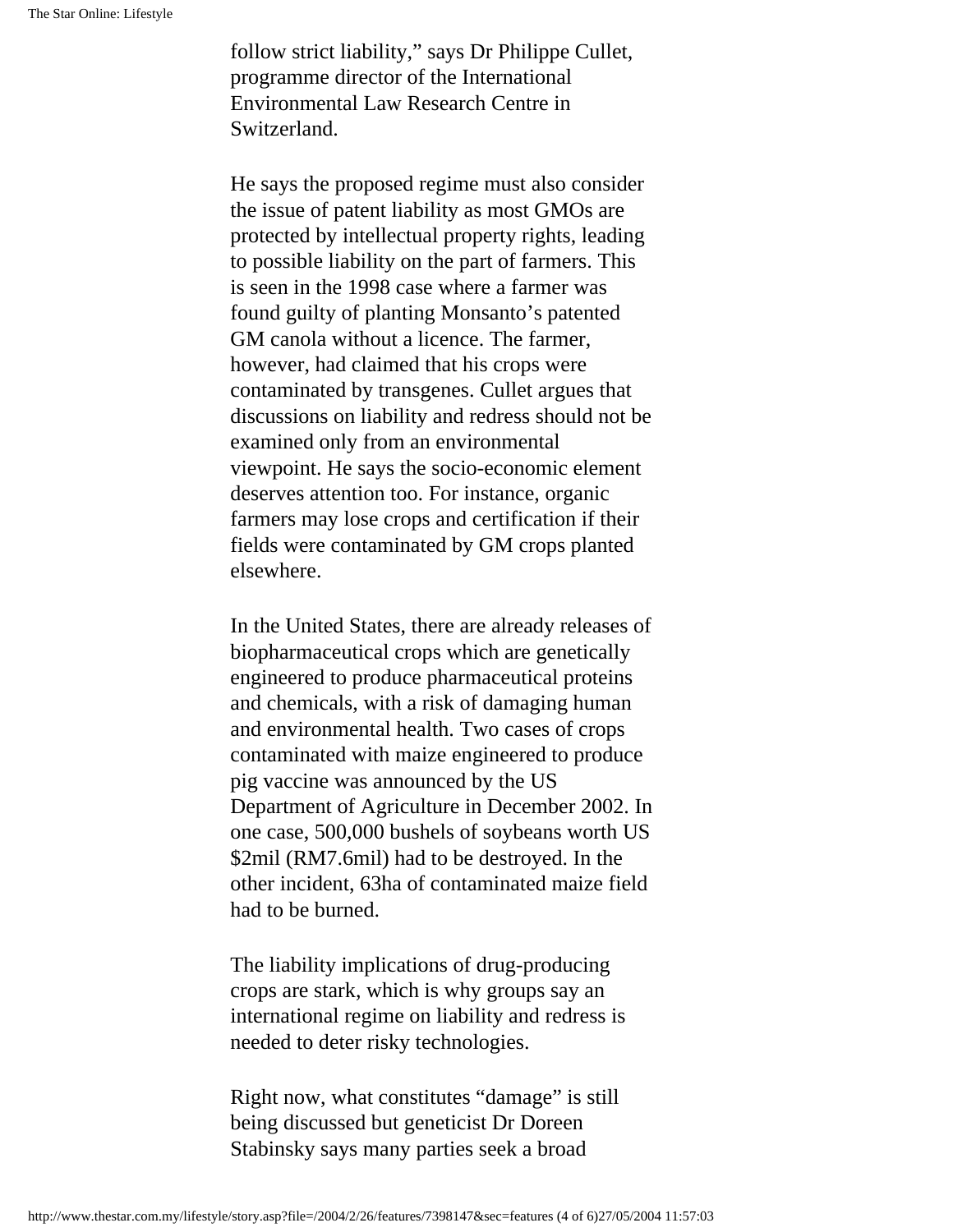definition as little is known about the potential problems which can result from escaped GMOs.

The science advisor at Greenpeace International says no insurance companies have said that they would provide cover for damage resulting from GMOs. Urging for comprehensive rules on liability and redress, she says these must cover all damage resulting from LMOs, including the cost of restoring damage to the environment, loss of or damage to property and loss of profit.

Citizens, non-governmental groups and indigenous and farming communities should have the right to file compensation claims for damage and the polluter ought to pay.

Since parties have four years to finalise the rules, Greenpeace suggests that an interim liability regime be established, including an interim compensation fund raised by exporters and importers. It says importing countries should refuse imports of LMOs until a comprehensive liability and redress regime is adopted.

Tied to the issue of liability and redress is compliance with provisions in the Protocol.

At MOP1, delegates have to finalise the procedures and mechanisms to promote compliance and to address cases of noncompliance. It is expected to elect a compliance committee to carry out these functions.

But not all countries want the compliance procedure to have teeth. They also disagree in the area of "differentiated responsibility".

According to a Malaysian official, some parties, including Malaysia, want the compliance mechanism to differentiate between developed and developing countries since the latter lack